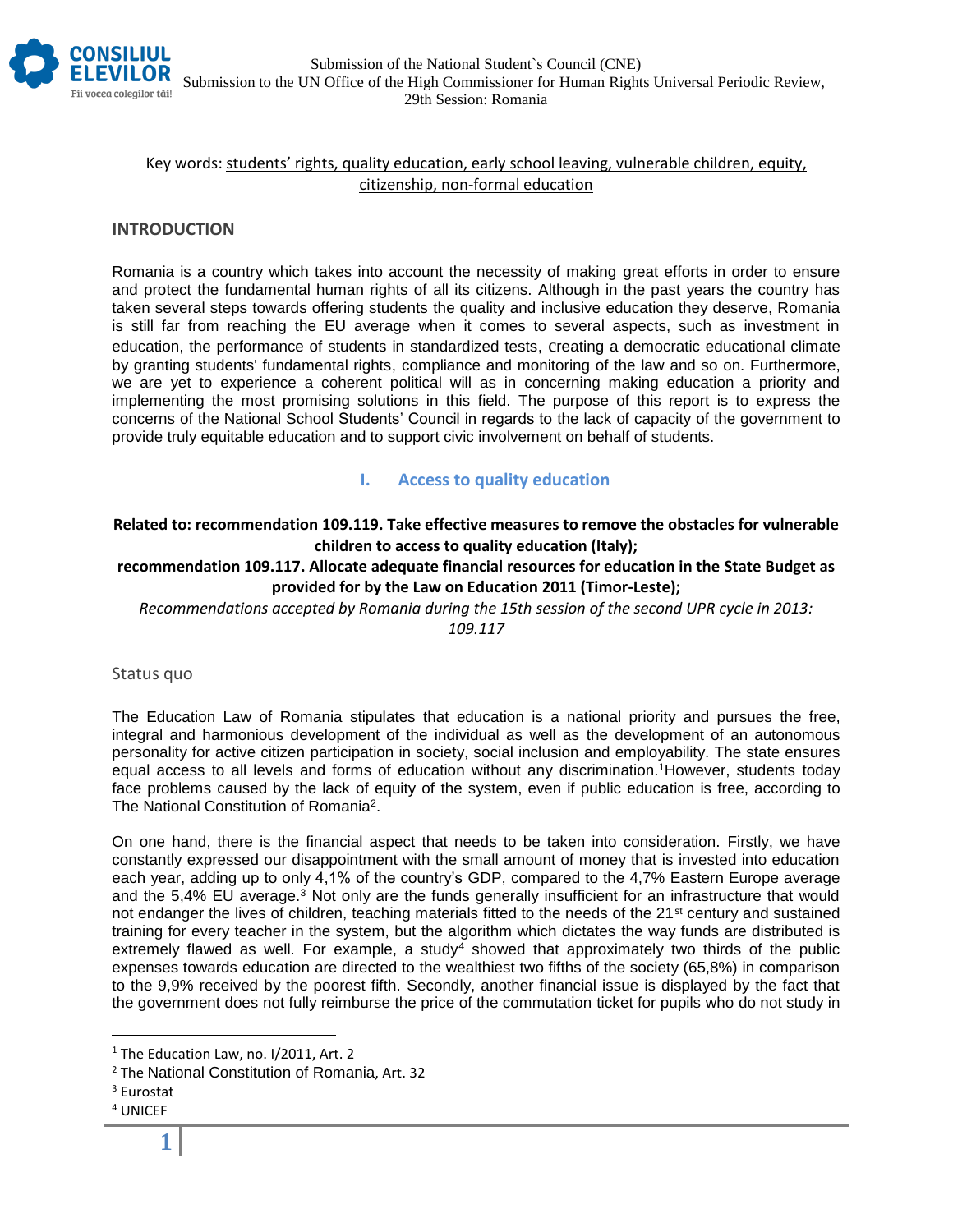

their hometown, although there are schools in the area and restrict the distance to which reimbursement is applicable to 50 kilometers. We believe that this limits a school student's right to access any kind of educational path, one that is suited to their personal needs and priorities, and also hinders the achievement of Romania's national goal regarding early school leaving (11,3% by 2020<sup>5</sup> ). According to the Romanian National Institute of Statistics, early school leaving is one of the most concerning problems of the present educational system and unfortunately its values are continuously on the rise, with approximately 1 out of 5 students leaving school early<sup>6</sup>. The growth of early school leaving is also catalyzed by the inexistence of a threshold for a minimum amount of money/month/capita as in of awarding scholarships<sup>7</sup>, leaving the decision to the local councils, which can decide not to allocate any budget to this matter. This becomes problematic not only in terms of learning stimulation, but can also have catastrophic effects regarding the social scholarships, for whose beneficiaries any amount of money would make a difference, given their socio-economical background.

On the other hand, the lack of equity is still posing a stringent problem in Romania's educational system. Measures that need to be taken in order to cope with discrimination, whether it is caused by the home environment, the belonging to a minority ethnic group, sexual orientation or a disability. For instance, at the moment, even though there is a law<sup>8</sup> that stipulates the obligation of public authorities to support accessibility for handicapped people, most schools are barely equipped to fit the needs of children that suffer from certain disabilities.

Recommendations:

- 1. Rethink and restructure the algorithm which establishes the distribution of funds, in order to reduce the discrepancies between socio-economical environments and, inherently, the occurrence of discrimination based on these factors;
- 2. Invest more money of the GDP in education, so that quality and inclusive education can be reached, through improved teaching and learning conditions suited for the needs of both regular and disabled pupils, the reimbursement of the commute expenses and the awarding of scholarships both for academic and social reasons;
- 3. Reform the mechanisms for evaluating and monitoring compliance with the law and guaranteeing the rights of school students.

# **II. Citizenship education through non-formal activities**

#### Status quo

School, apart from preparing you for entering the labor market, also has the function of teaching adolescents how to integrate themselves in the society, but there are certain skills and abilities that cannot be acquired through formal education. In Romania, even though pupils take a compulsory civic education class in the 7th grade, the notions it promotes are only tangentially met later on in high school. We find that the matter of students' involvement in the life of the community is strongly linked to nonformal education, which can be provided by third parties, such as NGOs. However, one of the greatest problems that non-formal education is facing in Romania is the lack of a correlation between itself and the curriculum of the formal education. We believe that these discrepancies are being deepened by the fact that some people do not regard non-formal education as an efficient teaching method. Furthermore, the support offered in the present for NGOs are at best unsatisfactory, especially in rural communities where little to no money go to the youth sector. Another problem is that the local councils do not have a

 $\overline{a}$ 

<sup>5</sup> ET2020

<sup>6</sup> Eurostat

 $7$  The Education Law, no. I/2011, Art. 82

<sup>8</sup> Law no. 448/2006